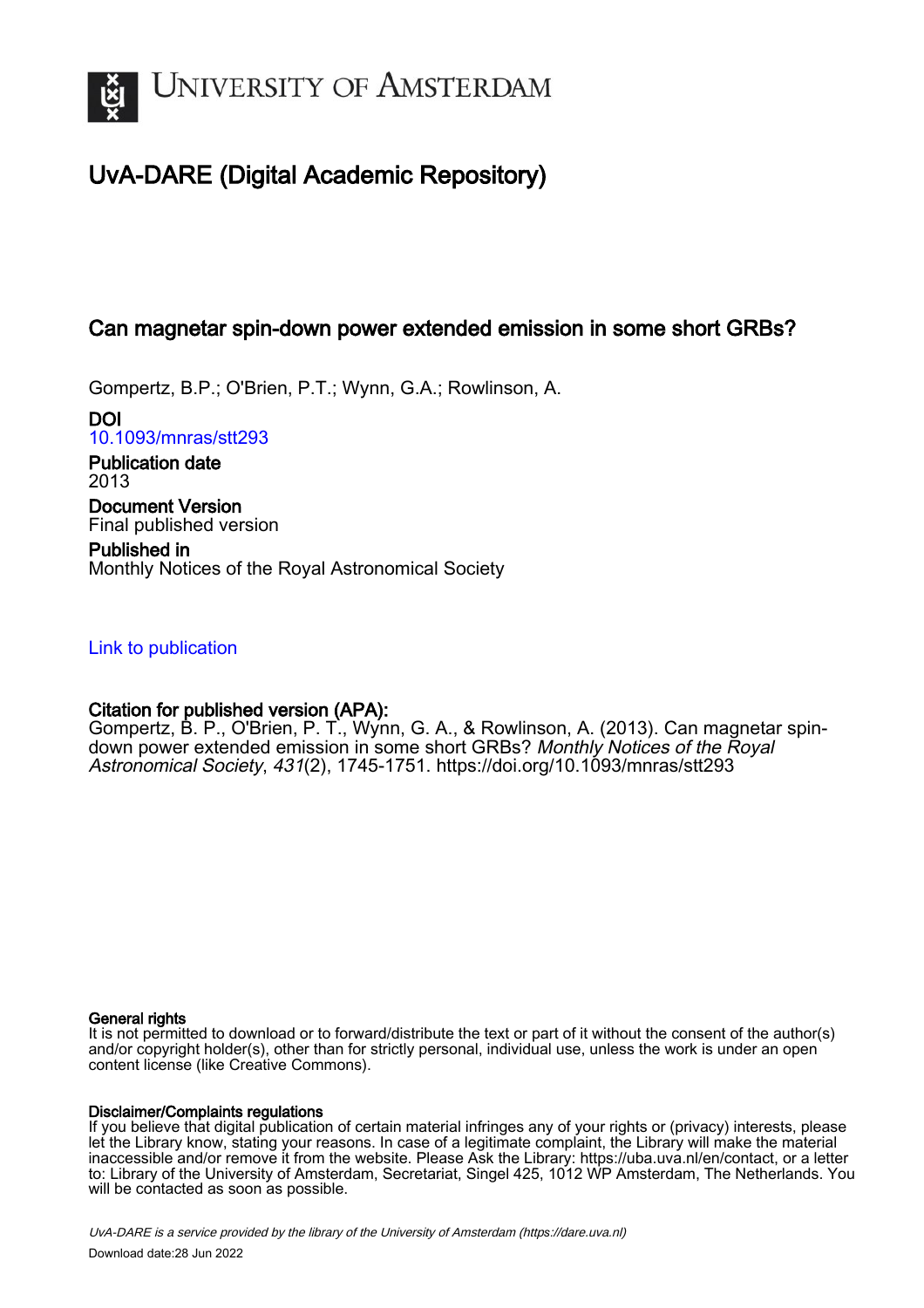# **Can magnetar spin-down power extended emission in some short GRBs?**

B. P. Gompertz, <sup>1</sup>  $\star$  P. T. O'Brien,<sup>1</sup> G. A. Wynn<sup>1</sup> and A. Rowlinson<sup>2</sup>

<sup>1</sup>*Department of Physics and Astronomy, University of Leicester, Leicester LE1 7RH, UK* <sup>2</sup>*Astronomical Institute 'Anton Pannekoek', University of Amsterdam, Postbus 94249, NL-1090 GE Amsterdam, the Netherlands*

Accepted 2013 February 13. Received 2013 February 12; in original form 2013 February 6

#### **ABSTRACT**

Extended emission gamma-ray bursts are a subset of the 'short' class of burst which exhibit an early time rebrightening of gamma emission in their light curves. This extended emission arises just after the initial emission spike, and can persist for up to hundreds of seconds after trigger. When their light curves are overlaid, our sample of 14 extended emission bursts show a remarkable uniformity in their evolution, strongly suggesting a common central engine powering the emission. One potential central engine capable of this is a highly magnetized, rapidly rotating neutron star, known as a magnetar. Magnetars can be formed by two compact objects coalescing, a scenario which is one of the leading progenitor models for short bursts in general. Assuming that a magnetar is formed, we gain a value for the magnetic field and late-time spin period for nine of the extended emission bursts by fitting the magnetic dipole spin-down model of Zhang and Mészáros. Assuming that the magnetic field is constant, and the observed energy release during extended emission is entirely due to the spin-down of this magnetar, we then derive the spin period at birth for the sample. We find that all birth spin periods are in good agreement with those predicted for a newly born magnetar.

**Key words:** gamma-ray: burst: general – stars: magnetars.

### **1 INTRODUCTION**

Gamma-ray bursts (GRBs) are the brightest phenomena in the Universe, releasing as much electromagnetic energy in tens of seconds as the entire Milky Way Galaxy does in a few years (Mészáros 2006). They typically reach energies of around  $5 \times 10^{50}$  erg when beaming is accounted for (Frail et al. 2001). Their temporal distribution shows a bimodality (Kouveliotou et al. 1993) which separates them into 'long' or 'short' GRBs (LGRB and SGRB, respectively) depending on a parameter known as  $T_{90}$ ; the time in which 90 per cent of the gamma-ray fluence is detected. Nominally, long bursts have  $T_{90} > 2$  s, and short ones have  $T_{90} < 2$  s, but in reality the distinction is far more blurred for a significant number of cases (e.g. Gehrels et al. 2006; Page et al. 2006; Piran et al. 2012). Both classes have been observed to be distributed isotropically across the sky (Briggs et al. 1996). The most popular theory for SGRBs is that they are caused by mergers of compact objects, such as double neutron star (NS–NS) binaries, NS–black hole (BH) mergers, white dwarf (WD)–NS mergers, WD–BH mergers or possibly even WD–WD mergers (Paczýnski 1986; Fryer et al. 1999; Rosswog, Ramirez-Ruiz & Davies 2003; Belczynski et al. 2006; Chapman et al. 2007). LGRBs are perhaps the better understood of the two classes, and are believed to be the product of massive star collapse (Woosley 1993; Paczýnski 1998; MacFadyen & Woosley 1999) since, in cases where

it would be observable, they are always accompanied by Type Ib/c supernovae (Galama et al. 1998; Stanek et al. 2003).

SGRBs are in fact not necessarily short. Norris & Bonnell (2006) found that 1/3 of their sample of SGRBs exhibit extended emission (EE) in their light curves, and an even greater fraction were found to be extended in the BATSE catalogue. EE is the term given to a rebrightening in the light curve after the initial emission spike. It happens at early times, usually beginning at  $t \lesssim 10$  s, and typically has lower peak flux but much longer duration than the initial spike, resulting in comparable total fluences between the two (Perley et al. 2009). Those bursts that were believed to exhibit EE were catalogued by Norris, Gehrels & Scargle (2010). These bursts present a challenge to the standard merger scenario, since they require an injection of energy arising seconds after the trigger, then naturally switching off at later times, around 100 s after trigger in the rest frame.

One central engine with the potential to provide such an energy supply is a rapidly spinning, highly magnetized neutron star, known as a magnetar (Metzger, Quataert & Thompson 2008; Bucciantini et al. 2012). Whether by collapse or merger, this magnetar may be formed with sufficient rotational energy to avoid collapsing into a BH (Duncan & Thompson 1992; Usov 1992; Zhang & Mészáros 2001; Dessart et al. 2008). GRBs require a rapidly rotating central engine with a strong, large-scale magnetic field of around  $10^{15}$  G or higher (McKinney 2006), and a magnetar with such a field and an initial spin period  $P_0 \approx 1$  ms has enough rotational energy to power  $a \gtrsim 10^{52}$  erg GRB. Magnetar spin-down has been often discussed as

<sup>-</sup> E-mail: bpg6@le.ac.uk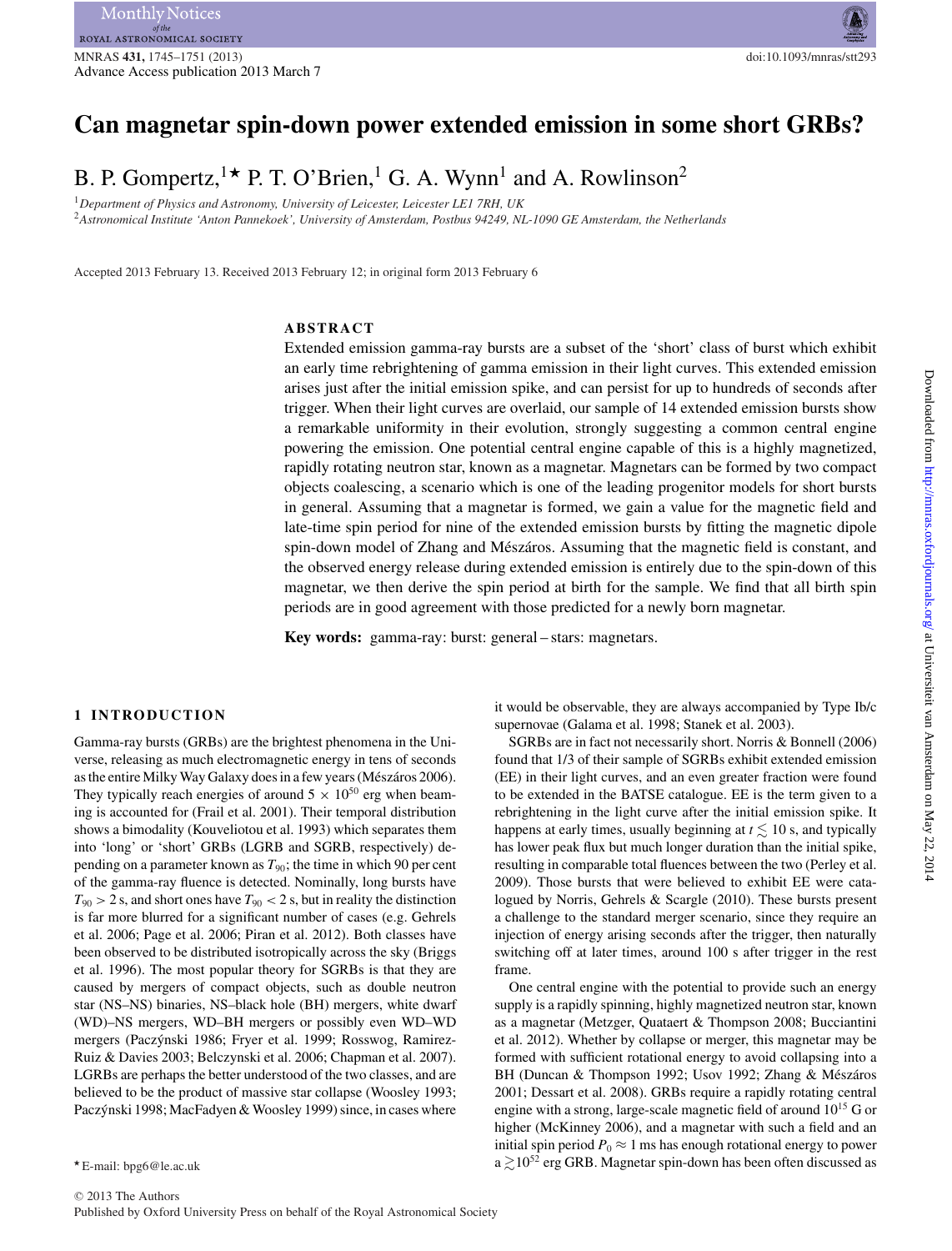**Table 1.** Selected sample of EE GRBs. Bracketed values for redshift, z, indicate no published value was available. In these cases, the mean value of the EE sample where  $z$ is known was used.

| <b>GRB</b> | Г    | Z.                    | Reference              |
|------------|------|-----------------------|------------------------|
| 050724     | 1.77 | $0.2576$ <sup>1</sup> | Covino et al. (2005)   |
| 050911     | 1.94 | $0.1646^2$            | Page et al. (2005)     |
| 051227     | 1.46 | $2.8^{a, 3}$          | Barbier et al. (2005)  |
| 060614     | 1.79 | 0.1254 <sup>4</sup>   | Parsons et al. (2006)  |
| 061006     | 2.03 | $0.4377^{5}$          | Schady et al. (2006)   |
| 061210     | 2.20 | $0.4095^{6}$          | Cannizzo et al. (2006) |
| 070714B    | 1.15 | 0.92247               | Racusin et al. (2007)  |
| 071227     | 1.54 | 0.381 <sup>8</sup>    | Sakamoto et al. (2007) |
| 080123     | 1.99 | (0.39)                | Ukwatta et al. (2008)  |
| 080503     | 1.76 | (0.39)                | Mao et al. (2008)      |
| 090531B    | 2.07 | (0.39)                | Cummings et al. (2009) |
| 090715A    | 1.38 | (0.39)                | Racusin et al. (2009)  |
| 090916     | 1.57 | (0.39)                | Troja et al. (2009)    |
| 111121A    | 1.50 | (0.39)                | D'Elia et al. (2011)   |

<sup>*a*</sup>upper limit. <sup>1</sup>Prochaska et al. (2005); <sup>2</sup>Berger (2005);

 $3D'$ Avanzo et al. (2009); <sup>4</sup>Price, Berger & Fox (2006);

 $5$  Berger (2007); <sup>6</sup>Cenko et al. (2006); <sup>7</sup>Graham et al. (2009); 8D'Avanzo et al. (2007)

a source of GRBs, both long (Zhang & Mészáros 2001; Lyons et al. 2010; Dall'Osso et al. 2011; Metzger et al. 2011; Bernardini et al. 2012) and short (Fan & Xu 2006; Rowlinson et al. 2010, 2013), in the literature, and has also been suggested as the origin of EE (Metzger et al. 2008; Bucciantini et al. 2012) along with a variety of other mechanisms. Alternatives include a two-jet solution (Barkov & Pozanenko 2011), fallback accretion (Rosswog 2007), r-process heating of the accretion disc (Metzger et al. 2010) and magnetic reconnection and turbulence (Zhang & Yan 2011). A major motivation for a common central engine can be seen in Fig. 1; when all bursts are overlaid, a striking similarity can be seen in the evolution of the bursts, both temporally and energetically. Conformity like this is highly suggestive of a shared origin.

This paper is structured as follows: Section 2 contains the sample selection and data-reduction process, while Section 3 details the motivation for finding a common central engine for EE GRBs. The magnetar model is introduced in Section 4, the results are discussed in Section 5, and the main conclusions are summarized in Section 6.

### **2 SAMPLE SELECTION AND DATA REDUCTION**

The data used here were collected by the *Swift* satellite (Gehrels et al. 2004). Three instruments are carried onboard: The Burst Alert Telescope (BAT; Barthelmy et al. 2005), which has an energy range of 15–150 keV, the X-Ray Telescope (XRT; Burrows et al. 2005), energy range 0.3–10 keV and the Ultraviolet and Optical Telescope (Roming et al. 2005).

Raw BAT data for each burst were collected from the UK *Swift* Science Data Centre (UKSSDC) archives and processed using the *Swift* BAT pipeline tool BATGRBPRODUCT. For all EE GRBs, we analysed the BAT data by creating light curves with a variety of binning in signal-to-noise ratios (SNR) and time, looking for evidence of EE at the  $3\sigma$  level where we consistently saw EE over more than 30 s. Using this method, a sample of 14 GRBs with EE was collected, including 12 which were identified as extended by Norris et al. (2010). This sample is shown in Table 1.

The XRT data were downloaded from the UKSSDC spectrum repository (Evans et al. 2009), and were corrected for absorption using a ratio of (counts-to-flux unabsorbed)/(counts-to-flux observed). Details of the data-reduction process can be found in Evans et al. (2007, 2009). Standard HEASOFT tools were used during data reduction.

To plot the BAT data alongside the XRT, the BAT light curves were extrapolated from their 15–150 keV bandpass down to the XRT bandpass of 0.3–10 keV using a correction factor comprised of the net count rate in the 15–150 keV range and the extrapolated flux in the 0.3–10 keV range, found using a power-law fit to the pre-slew BAT spectrum in XSPEC (Arnaud 1996). These combined light curves were made by taking the 4 ms BAT light curves from the BATGRBPRODUCT pipeline and binning them with an SNR of 4, the one exception being GRB 080123, which was done with an SNR of 3. The light curves were then *k*-corrected, using the method described in Bloom, Frail & Sari (2001) to give bolometric (1–10000 keV) rest-frame light curves. The redshifts used during *k*-correction are displayed in Table 1. Where no constraints on redshift were available, the average for the sample,  $z = 0.39$ , was used. The value of  $z = 2.8$  quoted for GRB 051227 is an upper limit (D'Avanzo et al. 2009).

### **3 EVIDENCE FOR A COMMON CENTRAL ENGINE**

Fig. 1 shows the EE sample from Table 1 plotted together. The left-hand panel shows bursts with known redshift, whilst the righthand panel is the rest of the sample using the mean redshift value from bursts where  $z$  is known. A striking similarity can be seen between the evolution of all EE bursts, particularly the ones where z is known. The luminosity of the individual plateaus appear to be highly comparable between bursts, and the time-scales in which these plateaus turn over also show a great deal of regularity. Such uniformity is highly suggestive of a common central engine, and hints at a unique difference between SGRBs and EE GRBs, but one that is common amongst the EE sample. One possible explanation for this uniformity is the correlation noted by Bucciantini et al. (2012) between magnetar outflow energy and jet opening angle, resulting in relatively constant isotropic power (within a factor of ∼3) for a given ejecta mass. GRB 051227 has been plotted in the right-hand panel of Fig. 1, since it does not have a firm redshift. Using  $z = 2.8$  gives its EE tail (the first plateau at around  $10 \lesssim t \lesssim$ 100 s) a slightly higher luminosity than those in the left-hand panel. D'Avanzo et al. (2009) give a tentative lower limit of  $z \gtrsim 0.8$ , and claim that the colour observations of the possible host galaxy are consistent with those of an irregular galaxy at  $z \sim 0.8$ . Using  $z =$ 0.8 would place GRB 051227 at around the same luminosity level as the known redshift bursts in Fig. 1. We use  $z = 2.8$  for this burst in the following analysis to place it at an extreme luminosity.

#### **4 THE MAGNETAR MODEL**

#### **4.1 Magnetic dipole spin-down**

The magnetic dipole spin-down model is detailed in Zhang & Mészáros (2001), and has been used on both SGRBs (e.g. Fan & Xu 2006; Rowlinson et al. 2013) and LGRBs (e.g. Lyons et al. 2010; Dall'Osso et al. 2011; Bernardini et al. 2012). The model is fitted to the late-time plateau, seen emerging from beneath the fading EE tail in Fig. 2 at times of around 100–1000 s. This allows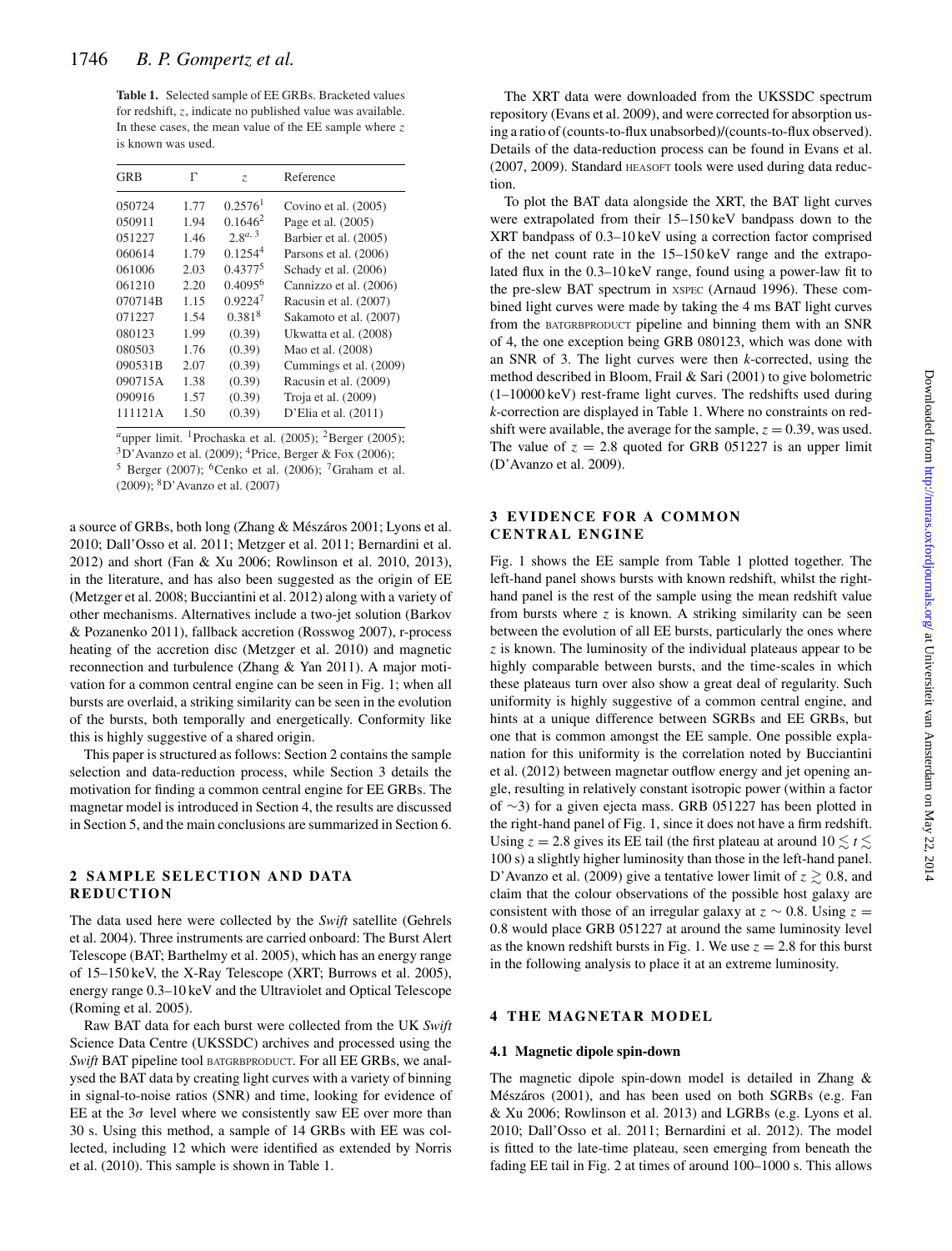the magnetic field and spin period of the central magnetar to be derived, although the calculated spin period must then be corrected for spin-down during EE to get the true birth period (see Section 4.2).

The basic outline is that the central engine, in this case a magnetar, emits both an initial impulse energy  $E_{\text{imp}}$  as well as a continuous injection luminosity which varies as a power law in the emission time. The initial impulse energy represents the prompt emission of the burst (excluding EE), and is a short, violent event which transitions into a power-law decay at very early times. The continuous injection luminosity is the product of the magnetar spinning down, and begins as soon as the magnetar is formed. Although it is present throughout, it is at a much lower level than the initial impulse, and so is initially hidden beneath the more luminous component. At a critical time,  $T_c$ , the prompt emission has faded enough so that the injection luminosity begins to dominate the light curve, causing it to flatten. This effect can be seen in the red data points in Fig. 2. The plateau then re-steepens after the characteristic time-scale for dipole spin-down,  $T_{\text{em}}$ . At this point, the magnetar reveals itself as either unstable, collapsing into a BH with a sudden drop in the light curve, or stable, continuing to decay with a comparatively shallow power law. For this plateau to appear,  $T_{\text{em}}$  must be greater than  $T_{\text{c}}$ , otherwise the continuous injection luminosity is spent before the prompt emission has faded sufficiently for it to be observable.

To derive the parameters that control the injection luminosity plateau, the dimensions of the plateau itself must be ascertained by fitting. The area of interest for fitting is the point at which the continuous injection (dipole spin-down) luminosity emerges from beneath the initial impulse energy and the fading EE tail, shown by the red data points in Fig. 2. Obtaining fits that describe the luminosity and duration of this plateau allows the magnetic field and spin period of the sample to be found. The key equations for the model are as follows:

$$
T_{\rm em,3} = 2.05 \, (I_{45} B_{\rm p,15}^{-2} P_{0,-3}^2 R_6^{-6}), \tag{1}
$$

$$
L_{0,49} \sim (B_{p,15}^2 P_{0,-3}^{-4} R_6^6),\tag{2}
$$

$$
B_{p,15}^2 = 4.2025 I_{45}^2 R_6^{-6} L_{0,49}^{-1} T_{\text{em},3}^{-2},\tag{3}
$$

$$
P_{0,-3}^2 = 2.05 I_{45} L_{0,49}^{-1} T_{\text{em},3}^{-1},\tag{4}
$$

where  $T_{\text{em,3}}$  is the characteristic time-scale for dipole spin-down in  $10^3$  s,  $L_{0,49}$  is the plateau luminosity in  $10^{49}$  erg s<sup>-1</sup>,  $I_{45}$  is the moment of inertia in units of  $10^{45}$  g cm<sup>2</sup>,  $B_{p,15}$  is the magnetic field strength at the poles in units of  $10^{15}$  G,  $R_6$  is the radius of the neutron star in 10<sup>6</sup> cm and  $P_{0,-3}$  is the spin period of the magnetar in milliseconds. The mass of the magnetar was set to  $1.4 M_{\odot}$  and the radius was 10<sup>6</sup> cm. Using these values, the moment of inertia, *I*, is  $9.75 \times 10^{44}$  g cm<sup>2</sup>. Equations (1)–(4) are taken from Zhang  $& M$ észáros (2001) and were combined into a  $QDP$ COmponent Definition (COD) file for fitting to data by Rowlinson et al. (2013) during their work. This COD file was used to obtain fits as previously in the current work. It has been assumed that emission is both isotropic and 100 per cent efficient, since little is known about the precise emission mechanism and beaming angle. Lyons et al. (2010) discussed the effects of beaming in the context of the magnetar model, and showed that a narrower opening angle results in higher *B* and *P* (slower spin). This is illustrated by their Fig. 4.

The magnetic dipole spin-down model was fitted to the latetime data of the rest-frame light curves of nine GRBs with EE. Of the original sample of 14 bursts, five did not contain sufficient data points for accurate model fitting and were dropped from the sample. GRB 050911, GRB 090715A and GRB 090916 do not have XRT data available, and the XRT data for GRB 090531B contains only a single point and an upper limit. GRB 080503 either has an incredibly weak dipole plateau or none at all (Perley et al. 2009), so values for magnetic field and spin period were unobtainable. Table 2 contains the results of the fitting to the nine remaining GRBs.

Fig. 2 shows the individual fits for each of the nine bursts, along with the estimated EE region, denoted by the vertical dashed lines. The start of the EE region is taken as the first upturn in the light





**Figure 1.** Overlay of all bursts with extended emission, showing the apparently common evolutionary path. Left: bursts with known z. Black – 050724; red – 050911; green – 060614; blue – 061006; light blue – 061210; pink – 070714B; yellow – 071227. Right: bursts using the sample average  $z = 0.39$ . Orange – 051227 (using the upper limit  $z = 2.8$ , D'Avanzo et al. 2009); lime green – 080123; mint green – 080503; blue – 090531B; purple – 090715A; red – 090916; grey – 111121A.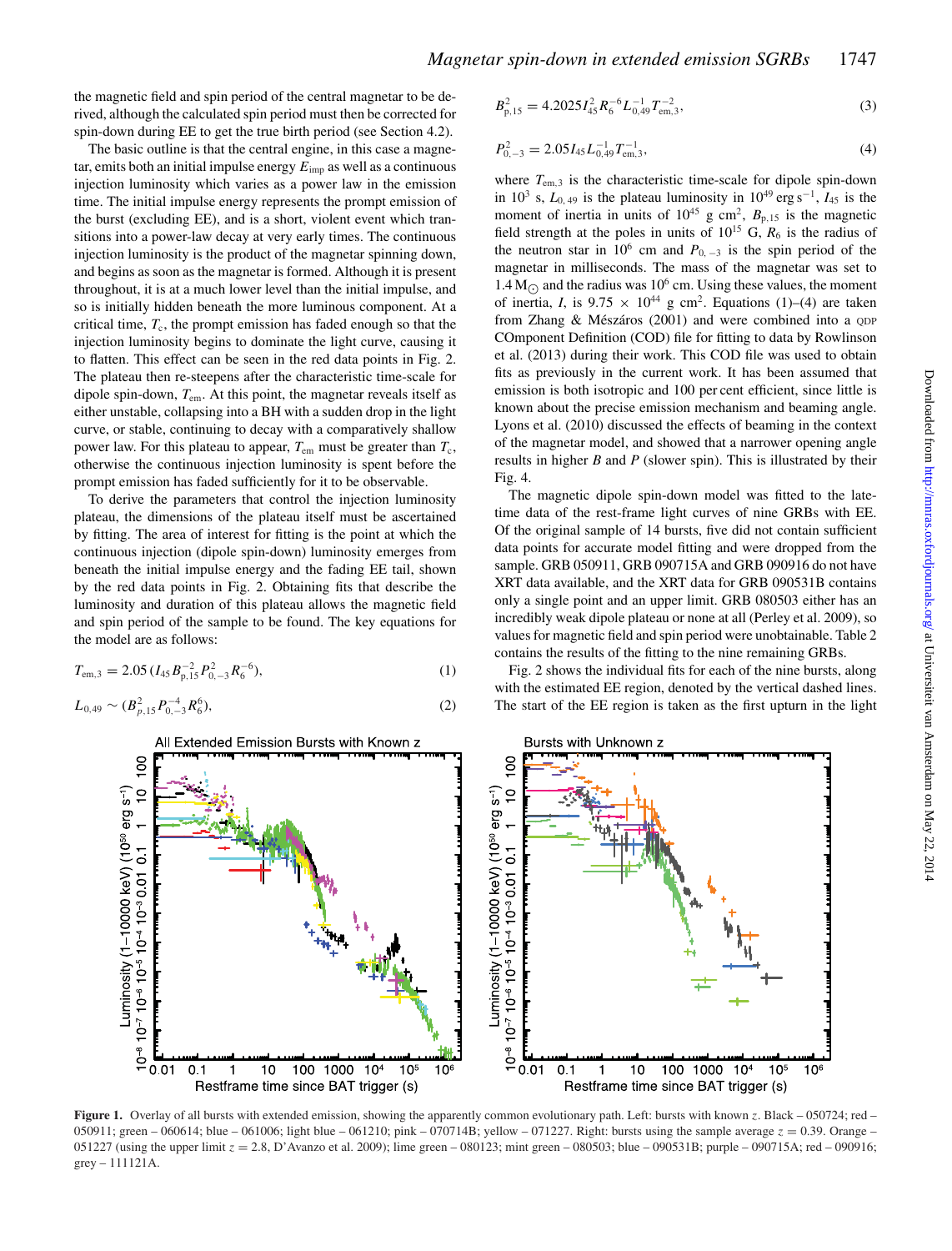

**Figure 2.** Light curves fit with the magnetic dipole spin-down model. The red points have been fitted to, grey points have not, most noticeably the late-time flare in GRB 050724 and the ∼400 s flare in GRB 070714B. The vertical dashed lines indicate the extended emission region, between which extended emission energy is calculated by integrating under the curve.

curve after the initial prompt emission spike. EE is said to have ceased at the time of the final power-law decay before the onset of the magnetic dipole spin-down plateau. Using these definitions, we were able to reasonably recreate the fluence ratios of Perley et al. (2009) and the EE duration times of Norris et al. (2010). For each burst, a solution was found in which the data was accurately traced by the model, and the results returned for the values of  $B$  and  $P_0$  lie unambiguously in allowed parameter space.

 $P_0$  is referred to as the initial spin period of the magnetar by Rowlinson et al. (2013). Whilst this is true for short bursts where spin-down only occurs due to EM dipole radiation, the story is more complicated for EE bursts. Since we are assuming the extraction of rotational energy from the spin of the magnetar is the mechanism behind the EE tail, the spin period during this time must be variable. In fact, during this time the magnetar may be spun up by accretion on to the surface, or down by a variety of mechanisms in addition to the constant dipole spin-down that exists in the pure short GRB case. Thus, for these EE bursts,  $P_0$  has been taken as the spin period after EE. We return to this issue in Section 4.2.

The derived values of  $B$  and  $P_0$  are plotted against each other in Fig. 3, where the three vertical and two horizontal lines denote allowed parameter space for the birth of a magnetar powering a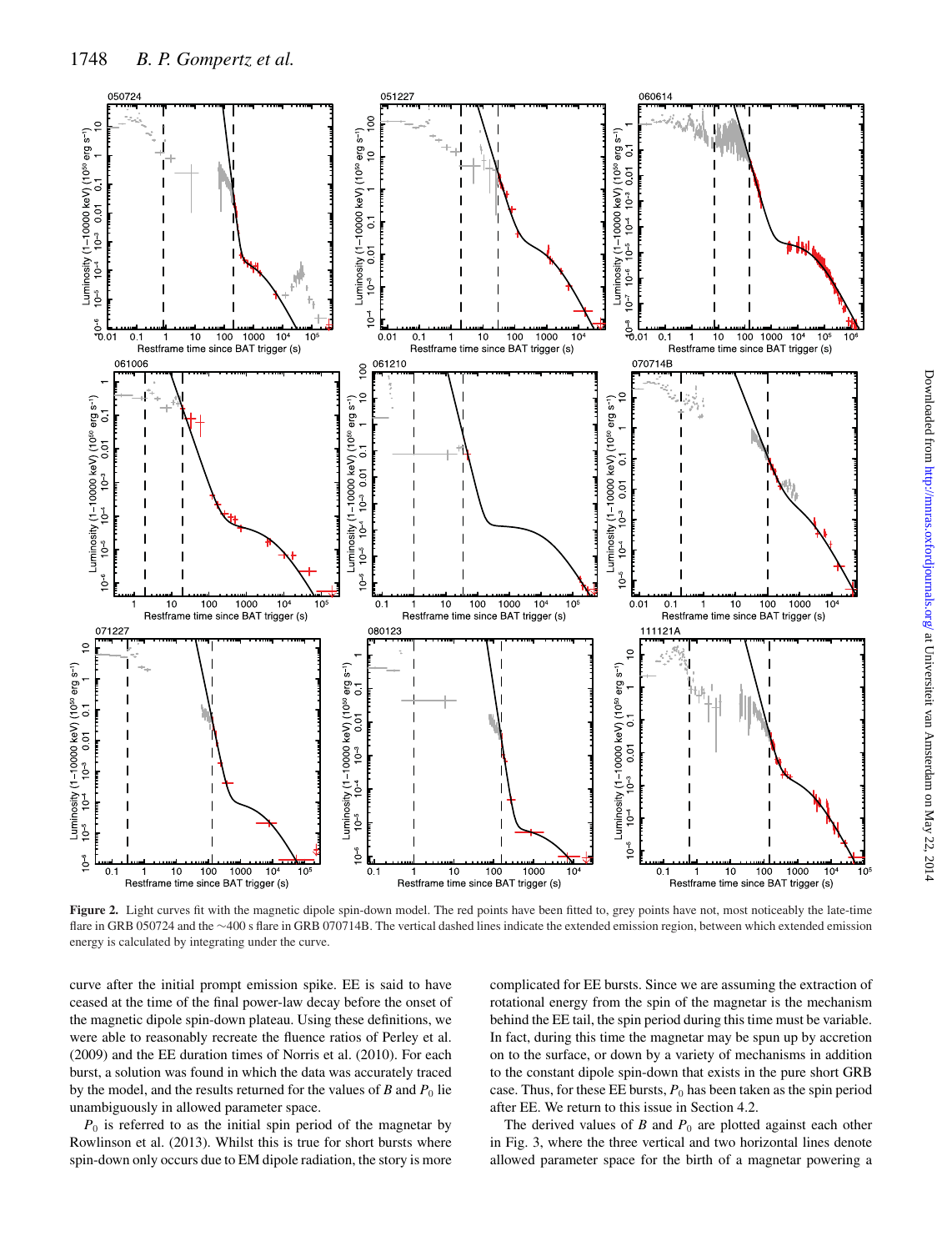**Table 2.** Results of fitting the magnetic dipole spin-down model to the sample of extended emission bursts.  $P_0$  is the spin period after EE in ms, *B* is the magnetic field in  $10^{15}$  G.  $\alpha$  is the power law of the decay slope. All errors are  $1\sigma$ .

| <b>GRB</b> | Region<br>(s) | $P_0$<br>(ms)          | B<br>$(10^{15} \text{ G})$ | $\alpha$               | Reduced<br>$\chi^2$ |
|------------|---------------|------------------------|----------------------------|------------------------|---------------------|
| 050724     | >200          | $19.5^{+1.10}_{-0.97}$ | $21.2^{+3.77}_{-3.01}$     | $8.39^{+0.01}_{-0.01}$ | 2.68                |
| 051227     | $\geq 30$     | $2.34_{-0.12}^{+0.14}$ | $2.82^{+0.33}_{-0.29}$     | $3.20^{+0.22}_{-0.18}$ | 1.04                |
| 060614     | >150          | $14.0^{+0.14}_{-0.13}$ | $3.10^{+0.06}_{-0.05}$     | $3.59^{+0.04}_{-0.04}$ | 1.44                |
| 061006     | $\geq$ 20     | $24.2^{+1.39}_{-1.25}$ | $14.1_{-2.44}^{+2.60}$     | $3.24^{+0.17}_{-0.19}$ | 2.12                |
| 061210     | >35           | $8.89^{+4.55}_{-5.78}$ | $3.04_{-0.28}^{+0.36}$     | $4.90^{+0.03}_{-0.03}$ | 0.57                |
| 070714B    | $\geq 100$    | $5.14^{+0.68}_{-0.75}$ | $6.04_{-0.61}^{+0.68}$     | $2.69^{+0.43}_{-0.31}$ | 1.31                |
| 071227     | $\geq$ 130    | $16.9^{+2.38}_{-2.43}$ | $9.62_{-2.33}^{+3.56}$     | $5.02^{+0.54}_{-0.30}$ | 0.57                |
| 080123     | >156          | $82.5^{+9.44}_{-7.35}$ | $60.6^{+19.0}_{-13.4}$     | $7.85^{+0.02}_{-0.02}$ | 1.94                |
| 111121A    | >146          | $6.15^{+0.16}_{-0.19}$ | $5.70^{+0.24}_{-0.27}$     | $3.94^{+0.41}_{-0.36}$ | 1.27                |

GRB. Our lower limit on spin period is the spin break-up frequency for a 1.4 M<sub> $\odot$ </sub> NS with a radius of 10 km (Lattimer & Prakash 2004). Also plotted is the limit for a 2.1  $M<sub>o</sub>$  NS with the same radius, shown by the dashed line. These limits may vary with uncertainties in the equation of state of the NS. Usov (1992) calculated the minimum allowed spin frequency at birth if the progenitor is the accretion induced collapse of a WD. Based on conservation of angular momentum, the upper spin period limit would be 10 ms for



**Figure 3.** Plot of the spin period before and after extended emission against magnetic field strength. Spin period evolves from the left (*Pi*, birth) of the dotted lines, through extended emission, to the right (*P*<sub>0</sub>). Limits (denoted by solid lines): vertical left (red), spin break-up frequency for a 1.4  $M_{\odot}$  (solid) and 2.1 M<sub>O</sub> (dashed) NS with a 10 km radius (Lattimer & Prakash 2004); vertical right (black), minimum allowed spin frequency at birth, based on conservation of angular momentum during the accretion induced collapse of a WD (Usov 1992); horizontal lower, minimum magnetic field required to produce a GRB observable in gamma band (Thompson 2007). Bursts: red – 050724; green – 051227; dark blue – 060614; light blue – 061006; pink – 061210; yellow – 070714B; orange – 071227; light green – 080123; purple – 111121A.

**Table 3.** Results for the birth spin period,  $P_i$ , derived from the extended emission energy,  $\Delta E$ .  $T_{\text{start}}$  and  $T_{\text{stop}}$  mark the beginning and end of the extended tail where the energy is estimated. All errors are  $1\sigma$ 

| <b>GRB</b> | $T_{\text{start}}$ (s) | $T_{\text{stop}}(\text{s})$ | $\Delta E (10^{50} \text{ erg})$ | $P_i$ (ms)      |
|------------|------------------------|-----------------------------|----------------------------------|-----------------|
| 050724     | 0.8                    | 200                         | $39.4 \pm 6.74$                  | $2.20 \pm 0.19$ |
| 051227     | 2                      | 30                          | $224 \pm 30.9$                   | $0.86 \pm 0.06$ |
| 060614     | 7                      | 150                         | $32.2 \pm 0.35$                  | $2.40 \pm 0.01$ |
| 061006     | $\mathfrak{D}$         | 20                          | $5.05 \pm 0.16$                  | $5.97 \pm 0.10$ |
| 061210     | 1                      | 35                          | $3.37 \pm 0.42$                  | $5.76 \pm 0.36$ |
| 070714B    | 0.2                    | 100                         | $121 + 7.02$                     | $1.23 \pm 0.04$ |
| 071227     | 0.3                    | 130                         | $73.8 \pm 6.08$                  | $1.61 \pm 0.07$ |
| 080123     | 1                      | 156                         | $2.66 \pm 0.64$                  | $8.46 \pm 1.01$ |
| 111121A    | 0.6                    | 146                         | $26.3 + 2.90$                    | $2.47 \pm 0.14$ |

this type of progenitor. The minimum magnetic field required to produce a GRB observable in the gamma band (Thompson 2007) sets the lower boundary for *B* at  $10^{15}$  G. The initial impulse energy of the burst is accounted for by a power law with a decay slope  $\alpha$  after the prompt emission. In practice, this power law simply models the light curves in the region between the EE tail and the dipole spin-down plateau. It can be seen from the results and the fits in Fig. 2 that all magnetars in this sample are stable.

#### **4.2 The extended emission tail**

Once a fit has been found for the late-time data of a specific burst, the magnetic field strength,  $B$ , and the spin period after EE,  $P_0$ become known quantities. The energy release of the EE tail can be calculated fairly simply by estimating the points on the light curve where EE begins and ends, and integrating under the curve between these two points, i.e.  $dE = L dt$ . This is done using linear interpolation between points, and the calculated EE energies are displayed in Table 3. Assuming a constant magnetic field, and that energy injection during the EE period is entirely from the spin-down emission of the magnetar, the spin period the magnetar possessed at birth, *Pi*, can be calculated using

$$
\Delta E = 2\pi^2 I (P_i^{-2} - P_0^{-2}),\tag{5}
$$

where  $\Delta E$  is the energy in the EE tail, *I* is the moment of inertia,  $P_0$ is the spin period of the magnetar after  $EE$  and  $P_i$  is the birth spin period. Table 3 contains the results from this process, including the time boundaries for EE, the energy found by integration and the resultant value derived for *Pi*.

#### **5 DISCUSSION**

The calculated spin periods for the birth of the magnetar lie comfortably within allowed parameter space (Fig. 3) and are consistent with values predicted in the literature (Usov 1992; Thompson, Chang & Quataert 2004; Chapman et al. 2007). Bursts that do not have a set redshift may vary on the energy scale, with an error of  $0.5$  in z roughly corresponding to an order of magnitude in the luminosity scale. Rowlinson et al. (2010, 2013) discussed the effect of varying redshift on the results for  $B$  and  $P_0$  in their work, and the argument is well illustrated by fig. 9(b) in Rowlinson et al. (2013). The general result is that a higher z corresponds to a lower rotation period (i.e. faster spin) and lower magnetic field. A good example is the change in results if the sample average redshift  $z = 0.39$  is used for GRB 051227; fitting the magnetic dipole spin-down model then gives a magnetic field  $B = 22.0^{+2.54}_{-2.27} \times 10^{15}$  G and a spin period of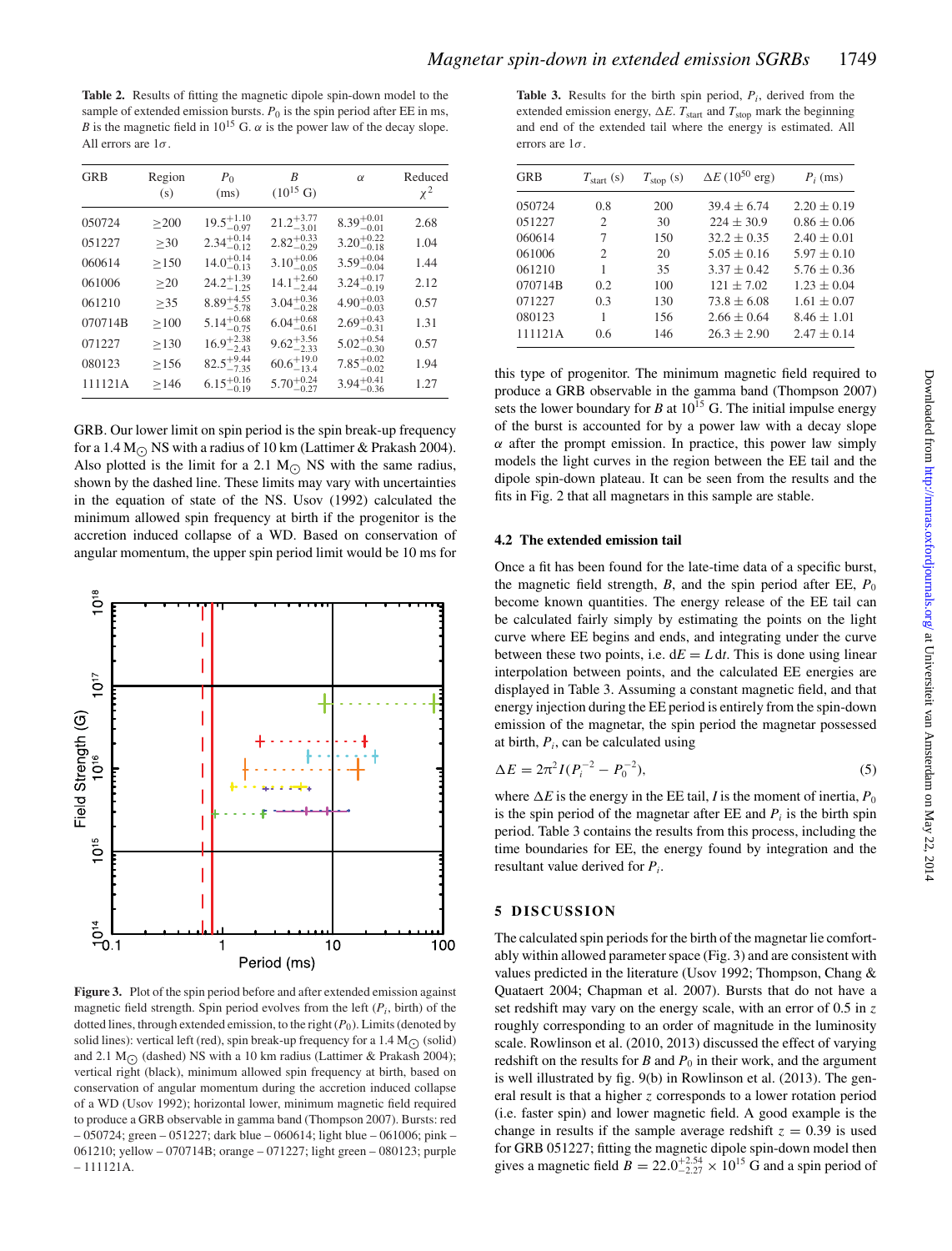

**Figure 4.** A plot of magnetic field strength versus spin period. The solid (dashed) red line represents the spin break-up period for a collapsar (binary merger) progenitor (Lattimer & Prakash 2004). Blue stars: stable magnetars and green circles: unstable magnetars which collapse to form a BH (Rowlinson et al. 2013). Black  $+$ ' symbols are the LGRB candidates identified by Lyons et al. (2010); Dall'Osso et al. (2011); Bernardini et al. (2012). The red squares are the magnetic fields and birth spin periods  $(P_i)$  of this work. Filled symbols have observed redshifts, open symbols use the sample average redshift, which is  $z = 0.39$  for extended bursts and  $z = 0.72$  for the short bursts from Rowlinson et al. (2013).

 $P_0 = 30.2^{+1.79}_{-1.59}$  ms. The light curve is also far less luminous. The EE energy release is just  $\Delta E = 1.34 \pm 0.19 \times 10^{50}$  erg, which translates into  $P_i = 11.1 \pm 0.77$  ms.

Fig. 4 shows where the values found for *B* and  $P_i$  place the EE bursts relative to other SGRB and LGRB populations taken from fig. 9(a) of Rowlinson et al. (2013). It can be seen that the EE bursts show properties that most closely resemble the unstable magnetar population of SGRBs. Since both magnetic field and spin period are very similar between these two groups, the difference must lie in some other property, perhaps mass or formation mechanism. This key difference must prevent the EE sample bursts from collapsing into BHs, and enable, perhaps even cause, the release of EE energy. Rosswog (2007) showed that accretion discs and fallback accretion exhibit a much wider spread of behaviours when the compact objects involved in the merger have different masses. In their work, an NS– NS binary showed fairly homogeneous behaviour, whilst an NS– BH merger produced a much broader spread of fallback activity. A magnetar cannot be formed from a BH, but the same principle of unequal masses can be achieved by a system involving an NS– WD merger, or, with the discovery of increasingly massive NSs (Demorest et al. 2010), possibly a more exotic NS–NS system.

### **6 CONCLUSIONS**

EE GRB light curves show a remarkable uniformity when plotted alongside each other, particularly amongst the bursts where redshift is known. This consistency in plateau luminosity and turnover times suggests EE GRBs share a common progenitor mechanism which distinguishes them from ordinary SGRBs.

We have fitted the magnetic dipole spin-down model of Zhang  $& M$ észáros (2001) to the late-time data of the light curves of nine GRBs under the assumption that the central engine is a highly magnetized neutron star. These fits have yielded values for the magnetic field strength and late-time spin period. We have also performed calculations of the energy contained in the EE region of bursts in this sample. Assuming this energy release is due to the spindown of the central magnetar, and assuming a constant magnetic field, we infer the spin period these magnetars possessed at birth. The spin periods found are in good agreement with published values for the birth of a magnetar (e.g. Thompson et al. 2004; Chapman et al. 2007; Usov 1992). These results are consistent with the idea that EE GRBs could be powered by a spinning-down magnetar.

## **ACKNOWLEDGEMENTS**

BG acknowledges funding from the Science and Technology Funding Council. The work makes use of data supplied by the UK *Swift* Science Data Centre at the University of Leicester and the *Swift* satellite. *Swift*, launched in 2004 November, is a NASA mission in partnership with the Italian Space Agency and the UK Space Agency. *Swift* is managed by NASA Goddard. Penn State University controls science and flight operations from the Mission Operations Center in University Park, Pennsylvania. Los Alamos National Laboratory provides gamma-ray imaging analysis. We thank the anonymous referee for their swift response.

#### **REFERENCES**

- Arnaud K. A., 1996, in Jacoby G.H., Barnes J., eds, ASP Conf. Ser. Vol. 101, Astronomical Data Analysis Software and Systems V. Astron. Soc. Pac., San Francisco, p. 17
- Barbier L. et al., 2005, GCN Circ., 4397, 1
- Barkov M. V., Pozanenko A. S., 2011, MNRAS, 417, 2161
- Barthelmy S. D. et al., 2005, Space Sci. Rev., 120, 143
- Belczynski K., Perna R., Bulik T., Kalogera V., Ivanova N., Lamb D. Q., 2006, ApJ, 648, 1110
- Berger E., 2005, GCN Circ., 3966, 1
- Berger E., 2007, ApJ, 670, 1254
- Bernardini M. G., Margutti R., Zaninoni E., Chincarini G., 2012, Mem. Soc. Astron. Ital. Suppl., 21, 226
- Bloom J. S., Frail D. A., Sari R., 2001, ApJ, 121, 2879
- Briggs M. S. et al., 1996, ApJ, 459, 40
- Bucciantini N., Metzger B. D., Thompson T. A., Quataert E., 2012, MNRAS, 419, 1537
- Burrows D. N. et al., 2005, Space Sci. Rev., 120, 165
- Cannizzo J. K. et al., 2006, GCN Circ., 5904, 1
- Cenko S. B., Kasliwal M., Cameron P. B., Kulkarni S. R., Fox D. B., 2006, GCN Circ., 5946, 1
- Chapman R., Levan A. J., Priddey R. S., Tanvir N. R., Wynn G. A., King A. R., Davies M. B., 2007, in Napiwotzki R., Burleigh M. R., ASP Conf. Ser. Vol. 372, 15th European Workshop on White Dwarfs. Astron. Soc. Pac., San Francisco, p. 415
- Covino S. et al., 2005, GCN Circ., 3665, 1
- Cummings J. R. et al., 2009, GCN Circ., 9461, 1
- D'Avanzo P., Fiore F., Piranomonte S., Covino S., Tagliaferri G., Chincarini G., Stella L., 2007, GCN Circ., 7152, 1
- D'Avanzo P. et al., 2009, A&A, 498, 711
- D'Elia V. et al., 2011, GCN Circ., 12578, 1
- Dall'Osso S., Stratta G., Guetta D., Covino S., De Cesare G., Stella L., 2011, A&A, 526, A121
- Demorest P. B., Pennucci T., Ransom S. M., Roberts M. S. E., Hessels J. W. T., 2010, Nat, 467, 1081
- Dessart L., Burrows A., Livne E., Ott C. D., 2008, ApJ, 673, 43
- Duncan R. C., Thompson C., 1992, ApJ, 392, 9